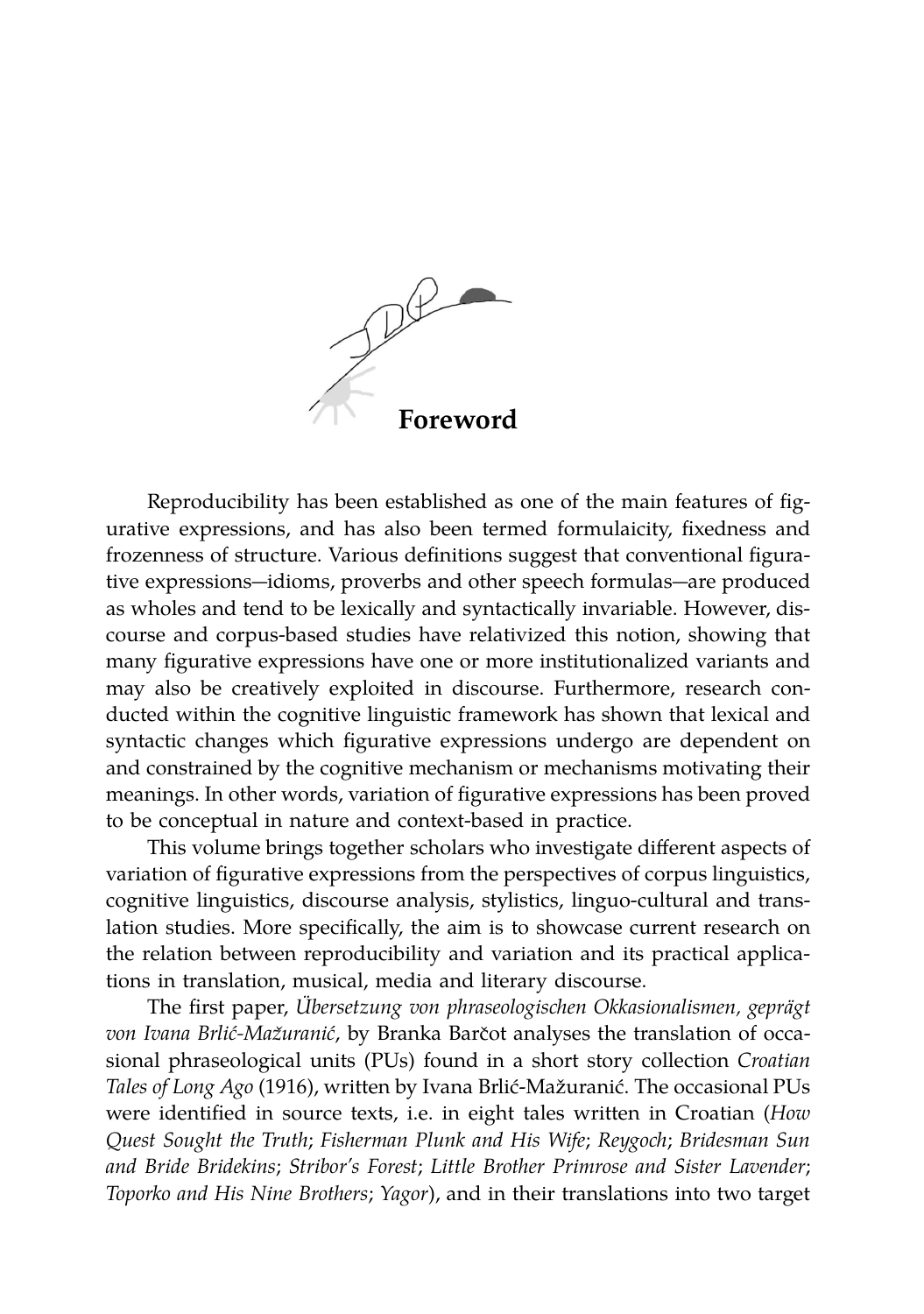languages: German and Russian. The corpus is analyzed using a contrastive approach, which established that translators resorted mostly to literal translation, but also managed to offer creative and adequate solutions that veered from the source language template. This approach relies on the assumption that variation in the source language is a conceptual phenomenon, and that **translators relied on the conceptual nature of variation to provide target language solutions**.

The paper by Anita Naciscione, *Reproducibility of patterns of stylistic use of phraseological units: A cognitive diachronic view*, views the reproducibility of patterns of stylistic use of phraseological units as crucial to understanding their functioning in discourse. New inimitable instantial forms of phraseological units are created using the template of existing phraseological units and language patterns. The paper explores **extended metaphor** in particular in the cognitive stylistic framework as one of the most common stylistic patterns in discourse. Extended metaphor is defined as an entrenched pattern of both thought and language, reflecting extended figurative thought. It is a cognitive inference tool, applicable in new figurative thought instantiations. A metaphor can be extended only by extension of its metaphorical image: by creating a metaphorical sub-image or a string of sub-images, which relate metonymically by associations of contiguity. Theoretical points on reproducibility of phraseological units and stylistic patterns in new instantiations are supported by textual illustrations of use of extended phraseological metaphor in discourse ranging from OE to MoE, viewed from a cognitive diachronic perspective. A diachronic insight into stylistic use of PUs discloses a cross-century stability of patterns of figurative use. The same **basic stylistic patterns recur in discourse across centuries** with varying degrees of frequency and density. Texts show that instantial use of PUs has persisted since the OE period. As figurative thought motivates stylistic use, it is the cognitive processes that determine stylistic changes to PUs in discourse. The concept of pattern as a reproducible set of common features and rules of instantial use of PUs provides a key to understanding the great diversity of separate instantiations in the functioning of phraseology.

Marija Omazić and Romana Čačija, in their paper Dynamic model of PU *modification*, propose a principled set of constitutive principles of PU modification, as well as a set of modification principles of PU modification. The constitutive principles are the basic regulatory principles of PU modification. The modification principles subsume the semantic, grammatical and lexical constraints and set limits to how far we can go in modifying a PU. The authors also present a set of vital relations that serve as matching criteria for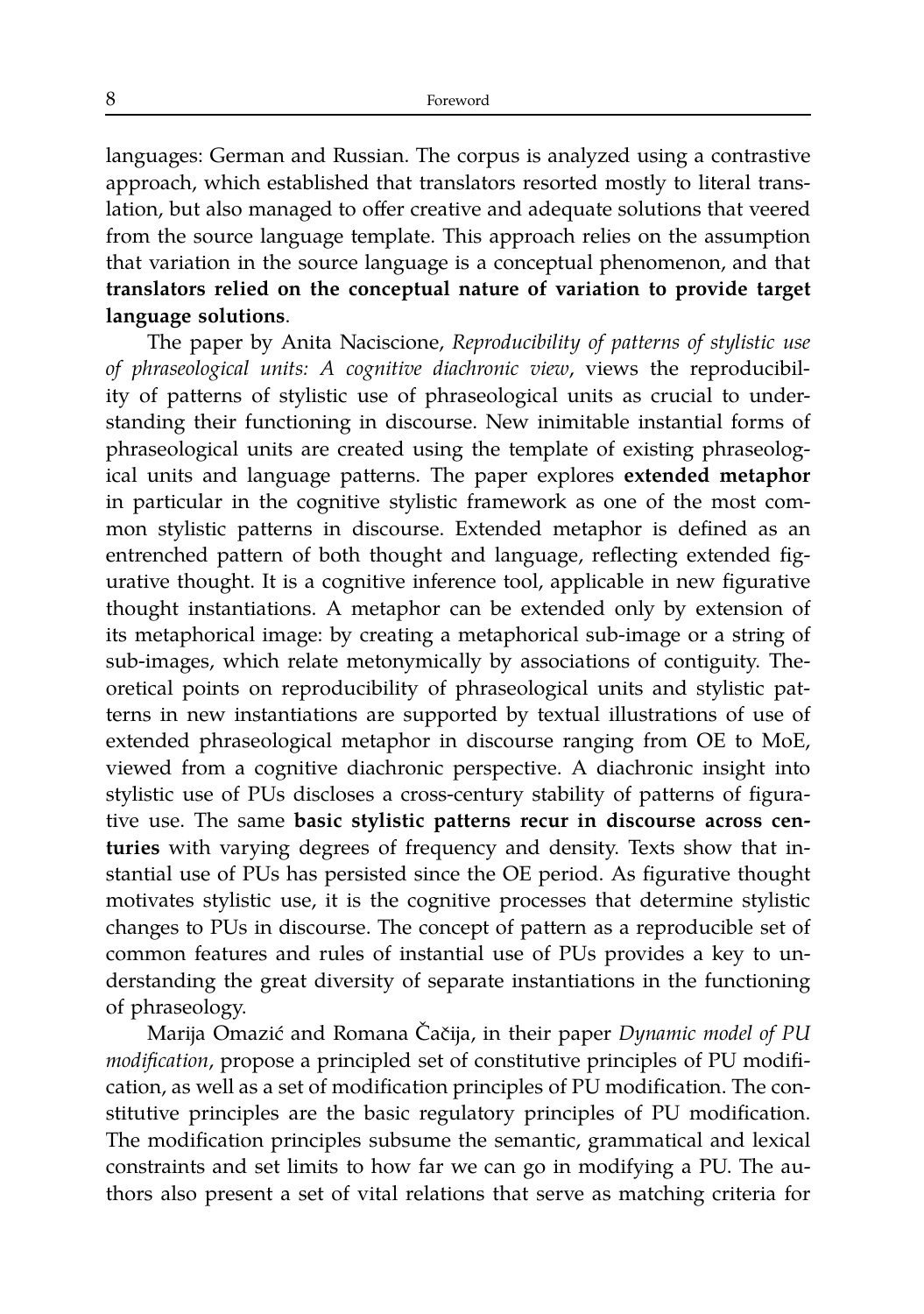mobilizing items into the modification. The vital relations limit the number of open and variable, expandable or compressible slots, and the extent to which they allow variation, expansion or compression without compromising the recognisability and reproducibility of the modification. The emerging **dynamic model of PU modification** takes into account the extralinguistic factors as well, including participants in the communication process and their aims, as well as the social and cultural context, which may define the success or failure of a modified PU.

The paper *Reproducibility of figurative terms in musical discourse* by Ana Ostroški Anić and Sanja Kiš Žuvela analyses the **terminological potential of the Croatian figurative multiword units** or collocations containing basic musical terms. By querying the concordances containing those terms in selected corpora, figurative terms common in both scientific and popular text registers are determined. Among the collocations of musical terms extracted from the observed general and specialized corpora, only several categories are shown to display terminological potential. In order to determine which collocations can be considered conceptually and linguistically reproducible so that they are not only viewed as figurative expressions in musical discourse, but as proper figurative terms as well, most frequent collocations of the terms *melodija* 'melody', *akord* 'chord', *ritam* 'rhythm' and *tempo* 'tempo' have been compared. Collocations with *figurative* meanings that are present in both examined corpora have generally displayed higher potential for the formation of phrasal terms. Specific ways of conceptualization underlying phrasal terms include personification, the VERTICALITY and the MU-SICAL LANDSCAPE schemas, various conceptual metaphors (A CHORD IS A BUILD-ING, A MUSICAL ELEMENT IS AN ACTOR, RHYTHM IS AN OBJECT, TEMPO IS A CONTAINER), and metonymy (synecdoche). The paper underlines the importance of using corpus tools to determine the fixedness or reproducibility of multiword terminological units.

Anita Pavić Pintarić, in her paper *Phraseologische Modifikation als Mittel der Bewertung in deutschen und kroatischen Fußballberichte*, deals with the **evaluating potential of modified phrasemes** in online football reports in German and Croatian during the FIFA World Cup in Russia. The aim of the analysis was to find out whether phraseological modification can be linked with evaluation. The Croatian corpus shows more modifications, but both corpora show similar ways of expressing evaluation. Substitution, expansion and shortening are mostly used modification techniques for the parameters of emotivity, expectedness, reliability and importance. Modifications are used to evaluate decisions, play tactics, results, and behaviour. The evaluative parameters are often emphasized through references in broader context. It can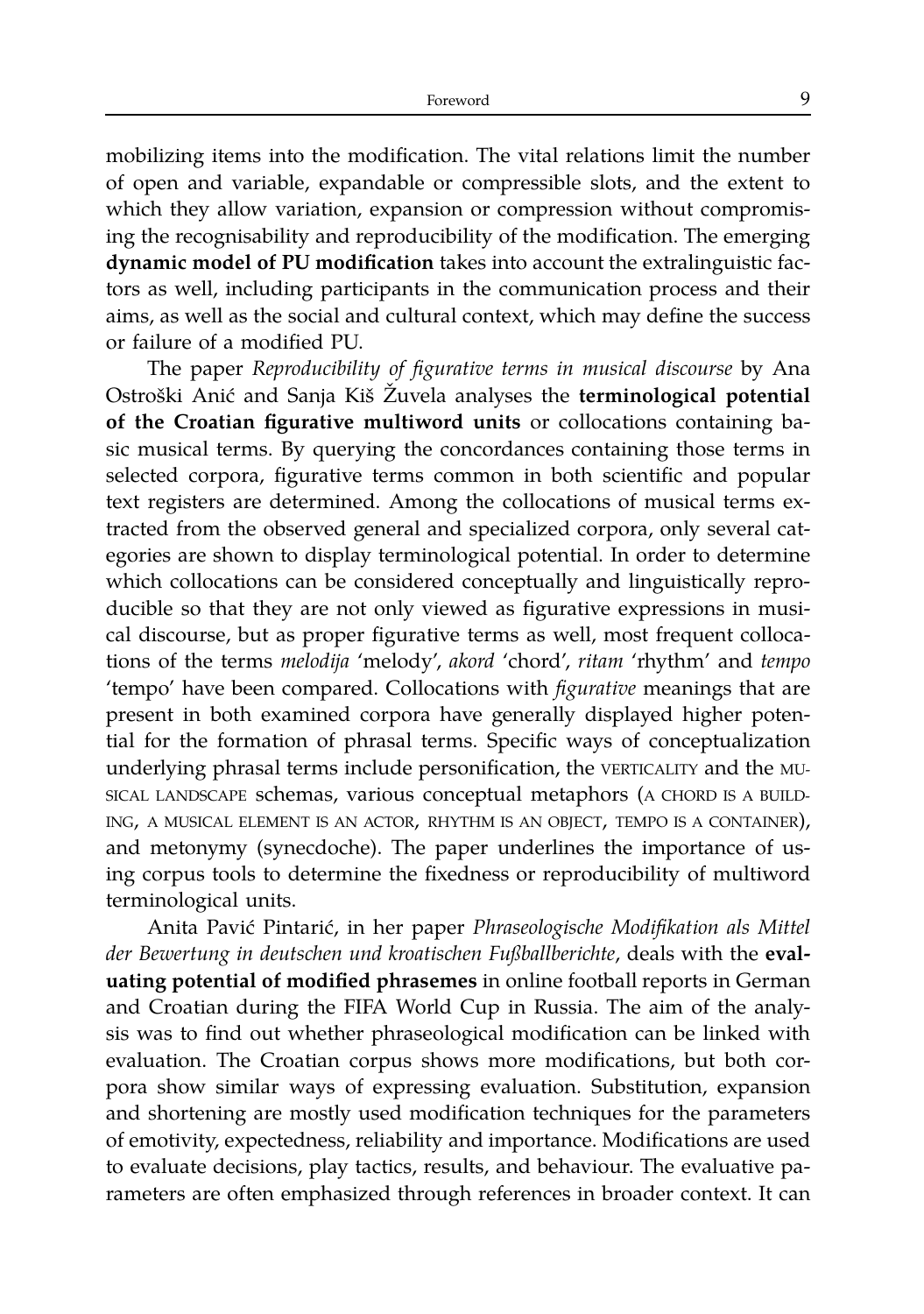be concluded that phrasemes in football reports help create the evaluative context. Modifications are used to further specify evaluation and aid in interpreting the PUs.

*Zauberhafte Modifikationen der Phraseme in Romanen von J. K. Rowling und ihre Übersetzung ins Deutsche und Kroatische* by Marija Perić and Nikolina Miletić analyzes the modifications of the idioms with wizarding words from the popular novels by J. K. Rowling as well as their translation into German and Croatian. The authors establish the **methods of modifying and translating idioms and their modifications**. The modification as a phenomenon has been recorded relatively infrequently in 7 novels about Harry Potter, i.e. only 28 modified idioms were found. In almost all examples of German and Croatian translations, functional equivalence has been achieved, either with the use of a phraseme of similar or different form but of similar meaning or with the use of a paraphrase. Idioms are found to be translated with a phraseme of similar form and meaning more often into German than into Croatian, which authors believe may be due to the origin of languages (German and English as Germanic languages and Croatian as a Slavic language). The translation with a phraseme of similar meaning but different form appears more often in Croatian than in German translations, while idioms are translated literally into German. This study shows that in the translation of idioms there is a tendency to find full equivalents, although in the absence of phrasemes of similar form and meaning the translator tends to find the appropriate phraseme of different form or, as a last resort, translates the phraseme with a paraphrase.

The final paper by Irina Zykova *Cognitive factors regulating reproducibility of phraseological units in discourse: from creativity to experimenting in language* deals with theoretical and methodological aspects of studying reproducibility and variation of phraseological units in discourse within the framework of cognitive linguistics. It elaborates the **theory of macro-metaphorical conceptual models** as deep foundations of phraseological semantics and further develops the concept of linguistic creativity. The author aims to show that all transformations of phraseological units in discourse are directly dependent on the creative potential of the macro-metaphorical conceptual models underlying their meanings. To test the key theoretical assumptions, a twostage analysis is conducted. The first stage is the corpus-based analysis carried out to explore common principles of activating the creativity of the macro-metaphorical conceptual models underlying the semantics of Russian and English phraseological units in different types of discourse. The second stage is the analysis of the avant-garde discourse which aims to investigate the specifics of modifying phraseological units in the process of language ex